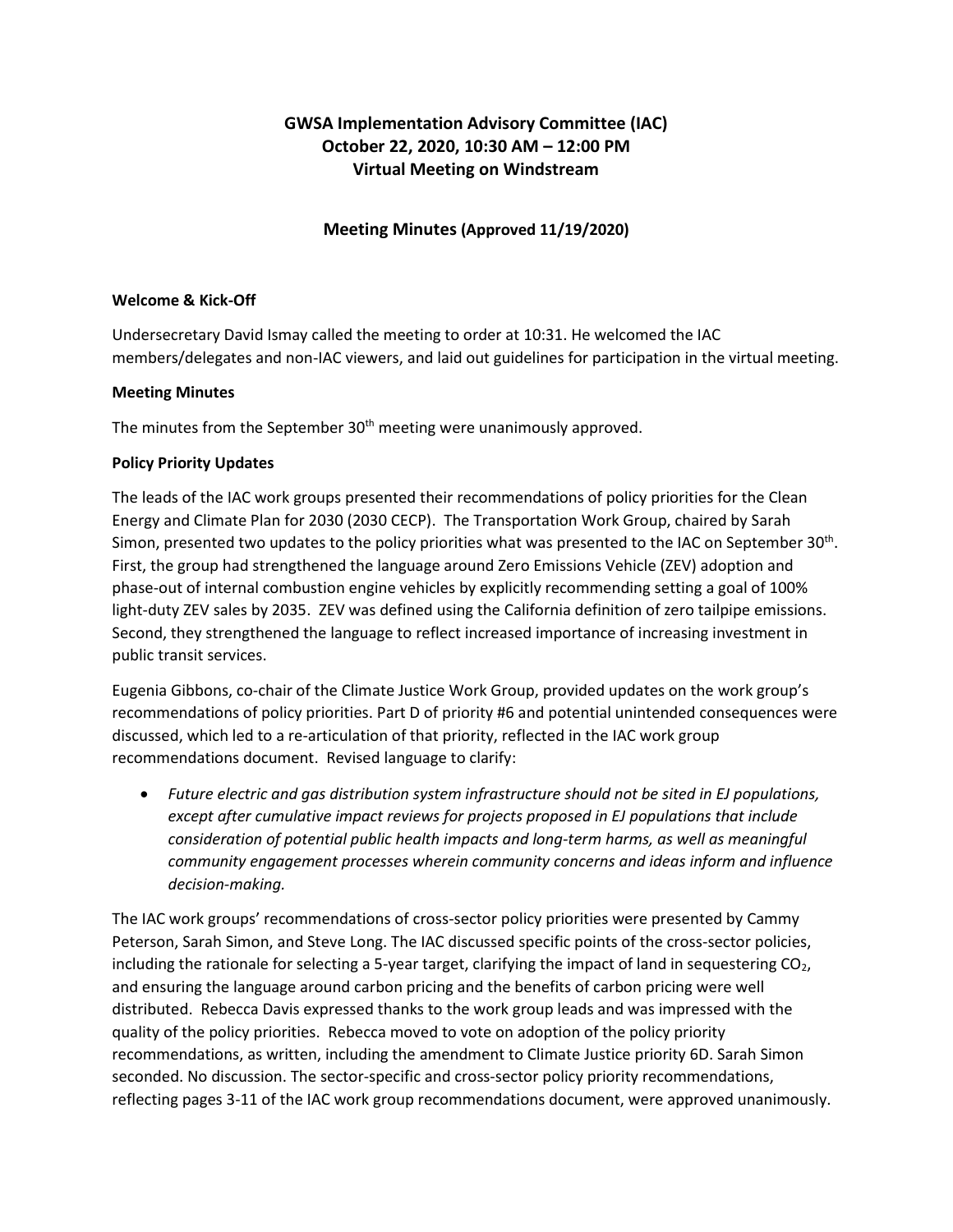#### **Guiding Principles**

The leads of the IAC work groups proposed 6 guiding principles for the development and implementation of the 2030 CECP. These guiding principles were presented by Eugenia Gibbons, Staci Rubin (co-chair of Climate Justice Work Group), and Caitlin Peale Sloan. There was a brief discussion of these principles and how the IAC work group recommendations document would be used, including how the principles could be referenced or reproduced in the development of the 2030 CECP, how the entire document could be included in the 2030 CECP (in the body or as an appendix), and how the principles could be used as a rubric for the IAC's review of the draft 2030 CECP.

There was also a discussion of the introductory text of the IAC work group recommendations document. A request was made to clarify that EEA also convened a Technical Steering Committee of local academic experts to advise on the analytical/modeling approach and assumptions used in the Decarbonization Roadmap Study. The IAC also briefly discussed wordsmithing around "the elderly" being included in the same group as people of color and low-income communities when it comes to having "fewest resources to respond to crises…suffer economic and health inequities…more likely to live in communities with polluted air".

Steve Long moved to adopt the introduction and guiding principles, with a footnote on the first page to explicitly indicate the role of the IAC (compared to the Technical Advisory Committee). Mackay Miller seconded. The motion passed with the majority of IAC members/delegates voting in favor and 1 IAC member voting to approve the guiding principles only. Eugenia Gibbons moved to recommend that EEA include the entire package (pages 1-11 of the IAC work group recommendations document) as part of the publication of the 2030 CECP. Caitlin Peale Sloan seconded. The motion was passed with the majority of the IAC members/delegates voting in favor and 1 IAC member voting to include the document as an appendix to the 2030 CECP. Claire Miziolek volunteered to update the language regarding policy priority 6D and include the appropriate footnote in the final document.

#### **Other IAC Business**

A question was asked about the public comment period for the 2030. EEA has yet to make a final decision around the length of the public comment period.

#### **Public Comment**

A member of the public commended the IAC for their work developing the guiding principles and policy priority recommendations, particularly the cross-sector policy priorities.

Caitlin Peale Sloan moved to adjourn. There was no discussion or objection. The meeting was adjourned at 11:58am.

### **Documents or exhibits used at the meeting (posted online<sup>1</sup> ):**

1. Meeting Agenda

<sup>1</sup> [https://www.mass.gov/event/october-22-2020-meeting-of-the-gwsa-implementation-advisory-committee-iac-](https://www.mass.gov/event/october-22-2020-meeting-of-the-gwsa-implementation-advisory-committee-iac-2020-10-22t103000)[2020-10-22t103000](https://www.mass.gov/event/october-22-2020-meeting-of-the-gwsa-implementation-advisory-committee-iac-2020-10-22t103000)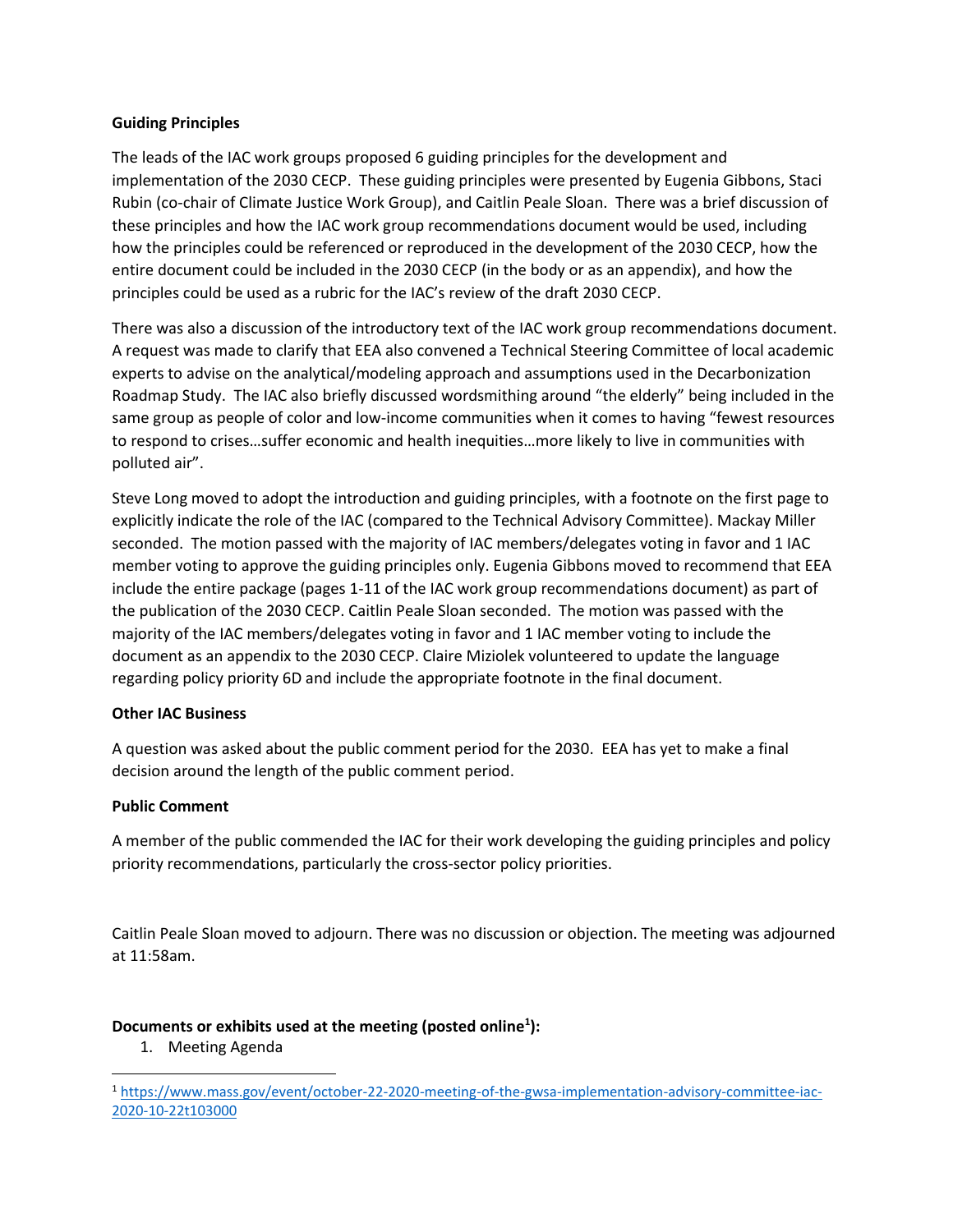- 2. Draft Meeting Minutes of September 30<sup>th</sup>, 2020<sup>2</sup>
- 3. Meeting Slides
- 4. Revised Transportation Work Group policy priorities
- 5. IAC work group proposed guiding principles and policy priorities updated 10-26-2020

#### **Attendance**

#### **IAC Member/Delegates in attendance**

| Organization                                                   | <b>Name</b>             |
|----------------------------------------------------------------|-------------------------|
| A Better City (ABC)                                            | Kate Dineen             |
| <b>Boston University</b>                                       | <b>Cutler Cleveland</b> |
| City of Boston                                                 | <b>Carl Spector</b>     |
| Conservation Law Foundation (CLF)                              | Caitlin Peale Sloan     |
| Dismas House / Commonwealth Green Low Income Housing Coalition | David McMahon           |
| Environmental Entrepreneurs (E2)                               | Sarah Simons            |
| Environmental League of Massachusetts (ELM)                    | Nancy Goodman           |
| Fraunhofer Center for Sustainable Energy Systems (CSE)         | Kurt Roth               |
| <b>Health Care Without Harm</b>                                | Eugenia Gibbons         |
| Mass Audubon                                                   | Alexandra Vecchio       |
| Massachusetts Institute of Technology (MIT)                    | Sebastian Eastham       |
| Massachusetts Municipal Wholesale Electric Company (MMWEC)     | Absent                  |
| Metropolitan Area Planning Council (MAPC)                      | Rebecca Davis           |
| <b>National Grid</b>                                           | Mackay Miller           |
| Northeast Clean Energy Council (NECEC)                         | Peter Rothstein         |
| The Nature Conservancy (TNC)                                   | Steve Long              |
| Union of Concerned Scientists (UCS)                            | Paulina Muratore        |

#### **Others in attendance** (Note: this may not capture all attendees)

| Organization                | Name                   |                          | David Esopi           |
|-----------------------------|------------------------|--------------------------|-----------------------|
| <b>MA DOER</b>              | Alexis Washburn        | Sierra Club              | Deb Pasternak         |
|                             | Allan Fierce           | Acadia Center            | Deborah Donovan       |
| <b>EEA</b>                  | <b>Andrew Kimball</b>  |                          | Ed Olmstead           |
| <b>MassCEC</b>              | <b>Ariel Horowitz</b>  | <b>Mothers Out Front</b> | <b>Ellie Goldberg</b> |
| Town of Stow                | Arnie Epstein          | <b>MA DOER</b>           | Eric Friedman         |
| EEA                         | Benjamin Miller        | <b>MassCEC</b>           | <b>Galen Nelson</b>   |
|                             | Brianna Rockwell       | <b>EEA</b>               | Hong-Hanh Chu         |
| <b>MAPC</b>                 | Cammy Peterson         | <b>MA DOER</b>           | Ian Finlayson         |
| <b>MA DOER</b>              | Catie Snyder           | ABC                      | Isabella Gambill      |
| Eversource                  | Catherine Finneran     | MASCO Inc.               | Janice Henderson      |
| <b>DOER</b>                 | Chelsea Kehne          | <b>NECEC</b>             | Jeremy McDiarmid      |
| <b>Mass Forest Alliance</b> | Chris Egan             | <b>Brown Rudnick LLP</b> | <b>Jesse Reyes</b>    |
| <b>WMCAN</b>                | Chris Riddle           |                          | Jordan Flanagan       |
| EEA                         | <b>Claire Miziolek</b> | City of Boston           | <b>Kat Eshel</b>      |

<sup>&</sup>lt;sup>2</sup> Posted at [https://www.mass.gov/event/updated-september-30-2020-meeting-of-the-gwsa-implementation](https://www.mass.gov/event/updated-september-30-2020-meeting-of-the-gwsa-implementation-advisory-committee-iac-2020-09)[advisory-committee-iac-2020-09](https://www.mass.gov/event/updated-september-30-2020-meeting-of-the-gwsa-implementation-advisory-committee-iac-2020-09)